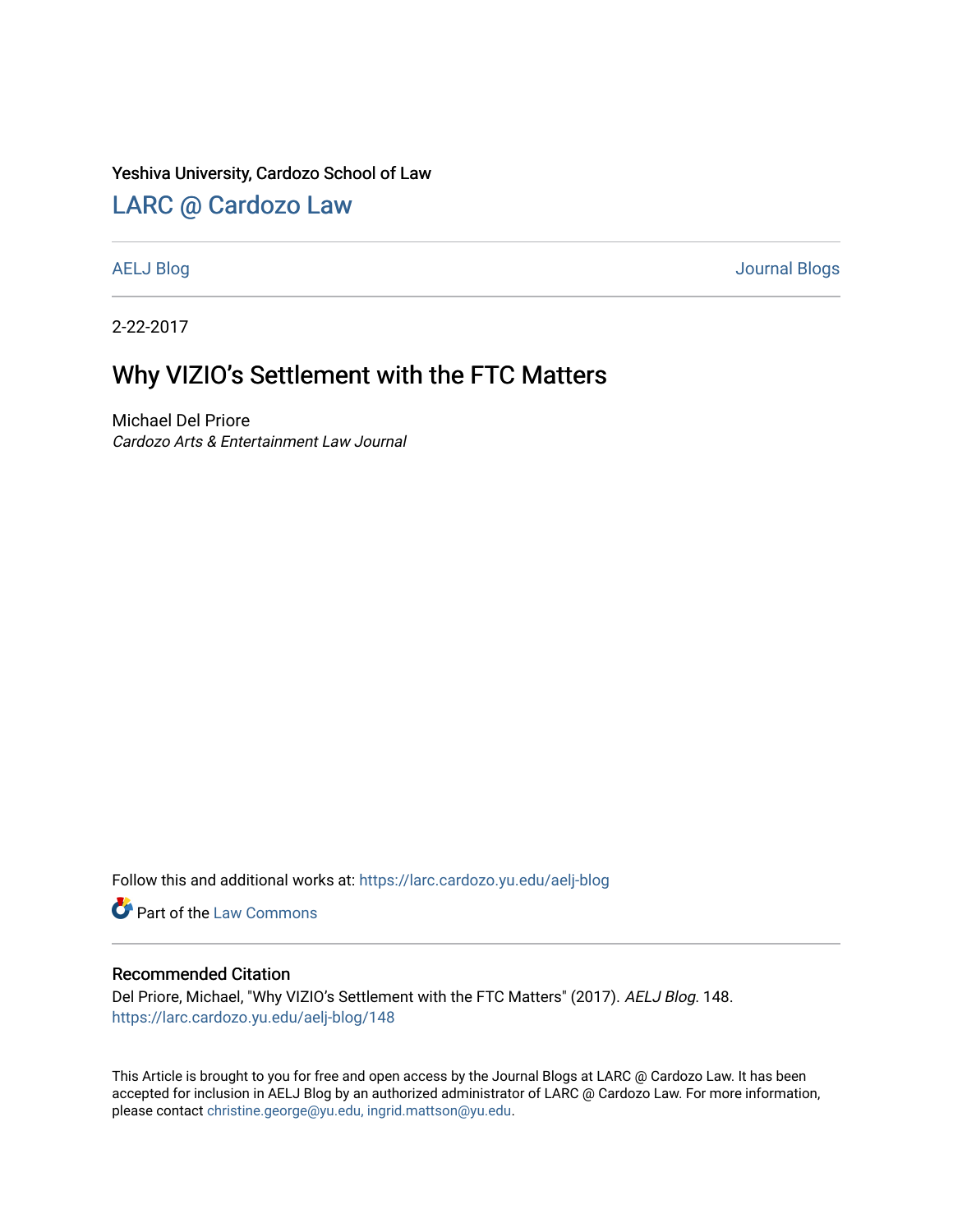# **Why VIZIO's Settlement with the FTC Matters**

BY [MICHAEL DEL PRIORE/](https://cardozoaelj.com/author/michael-del-priore/) ON FEBRUARY 22, 2017

Chances are, if you owned a VIZIO TV from February 2014 to late 2016 and the default "Smart Interactivity" feature was enabled, your TV was transmitting second-by-second information back to VIZIO about what you were watching–be it from your cable provider, external streaming device, or DVD player[.\[1\]](https://cardozoaelj.com/2017/02/22/vizios-settlement-ftc-matters/#_ftn1)

According to a complaint filed by the Federal Trade Commission on February 6th, 2017, the "ACR software" that makes this transmission possible also periodically collected other information about VIZIO TVs "including IP address, wired and wireless MAC addresses, WiFi signal strength, nearby WiFi access points, and other items." $[2]$  And that's not all. In May, 2014 VIZIO started providing viewing data to third parties for audience measurement purposes coupled with "a persistent identifier for each television . . . along with the content (programs and commercials) viewed, when it was viewed, how long it was viewed for, and what channels it was on."[\[3\]](https://cardozoaelj.com/2017/02/22/vizios-settlement-ftc-matters/#_ftn3) Furthermore, since May, 2015 VIZIO provided consumers' viewing data to third parties to analyze advertising effectiveness and, starting in March, 2016, VIZIO even provided consumers' data to third parties for targeted advertising purposes[.\[4\]](https://cardozoaelj.com/2017/02/22/vizios-settlement-ftc-matters/#_ftn4)

In addition, VIZIO helped these third parties obtain demographic information about VIZIO TV viewers[.\[5\]](https://cardozoaelj.com/2017/02/22/vizios-settlement-ftc-matters/#_ftn5) By providing a consumer's IP address and a data aggregator that connects the IP address to an individual consumer or household, VIZIO allowed additional information to be appended to the viewing data, including "sex, age, income, marital status, household size, education, home ownership, and household value."[\[6\]](https://cardozoaelj.com/2017/02/22/vizios-settlement-ftc-matters/#_ftn6) Despite this mass collection of potentially sensitive information, consumers "received no onscreen notice of the collection of viewing data."[\[7\]](https://cardozoaelj.com/2017/02/22/vizios-settlement-ftc-matters/#_ftn7) Although consumers could disable the "Smart Interactivity" feature in the settings menu, neither the description in the menu nor in the manual mentioned anything about the collection of viewing data.<sup>[8]</sup> Instead, the description said the feature "[e]nables program offers and suggestions."[\[9\]](https://cardozoaelj.com/2017/02/22/vizios-settlement-ftc-matters/#_ftn9)

Since consumers had no reason to expect this data collection was happening and VIZIO did not provide sufficient notice, the FTC Complaint alleges that the activity was an unfair and deceptive act or practice[,\[10\]](https://cardozoaelj.com/2017/02/22/vizios-settlement-ftc-matters/#_ftn10) in violation of Section 5(a) of the FTC Ac[t\[11\]](https://cardozoaelj.com/2017/02/22/vizios-settlement-ftc-matters/#_ftn11) and the New Jersey Consumer Fraud Act[.\[12\]](https://cardozoaelj.com/2017/02/22/vizios-settlement-ftc-matters/#_ftn12) According to the FTC Act, "Acts or practices are unfair under Section 5 of the FTC Act if they cause or are likely to cause substantial injury to consumers that consumers cannot reasonably avoid themselves and that is not outweighed by countervailing benefits to consumers or competition."[\[13\]](https://cardozoaelj.com/2017/02/22/vizios-settlement-ftc-matters/#_ftn13)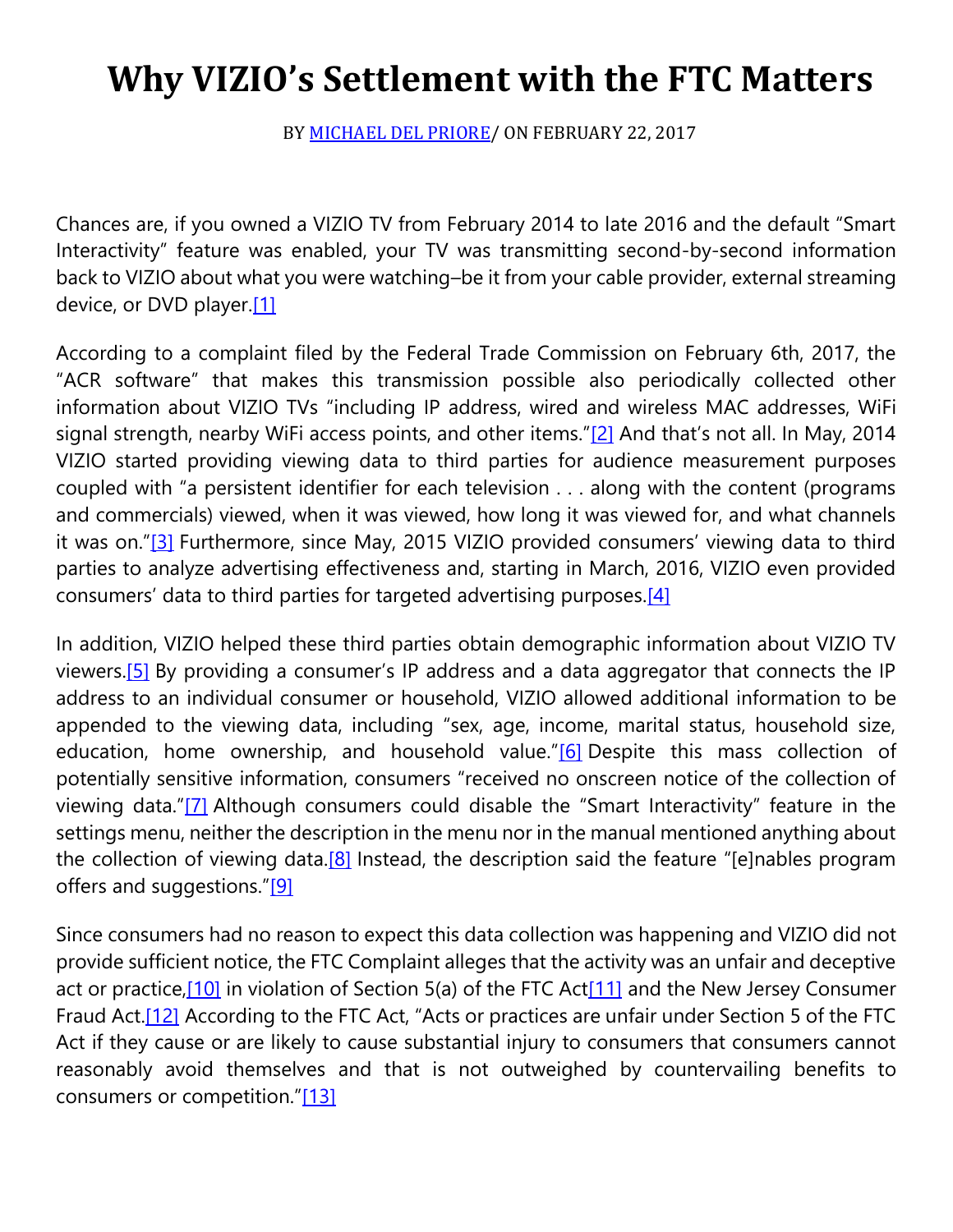The details of VIZIO's settlement with the FTC were released on February 6, 2017 when the United States District Court for the District of New Jersey issued its stipulated order[.\[14\]](https://cardozoaelj.com/2017/02/22/vizios-settlement-ftc-matters/#_ftn14) While VIZIO "neither admit[s] nor den[ies] any of the allegations in the Complaint," the federal court order prohibits VIZIO from further misrepresenting how they collect, use, and maintain consumer data, and requires them to (1) prominently disclose to the consumer the type of information that is collected and obtain the consumer's prior affirmative express consent, (2) destroy viewing data collected before March, 2016, (3) establish a privacy program and obtain regular assessments by a third party for 20 years, and (4) pay fines totaling \$2.2 Million – of this amount, \$1.5 Million is to be paid to the FTC and \$700,000 to the New Jersey Division of Consumer Affairs[.\[15\]](https://cardozoaelj.com/2017/02/22/vizios-settlement-ftc-matters/#_ftn15)

The Commission voted unanimously to approve the Complaint, but a concurring statement issued by Chairman Maureen K. Ohlhausen expressed concern over the fact that this was the first time the FTC has said TV viewing activity is "sensitive information" and that sharing such information without consent is likely to cause "substantial injury."[\[16\]](https://cardozoaelj.com/2017/02/22/vizios-settlement-ftc-matters/#_ftn16) Ohlhausen explained, "[the FTC] ha[s] long defined sensitive information to include financial information, health information, Social Security Numbers, information about children, and precise geolocation information."[\[17\]](https://cardozoaelj.com/2017/02/22/vizios-settlement-ftc-matters/#_ftn17)

However, while the information at issue here is not Social Security Numbers or precise geolocation information, it is not clear that VIZIO's data collection did not include financial information, health information, or information about children. First, the Complaint alleges that VIZIO provided third parties with a way to access information such as "income, marital status, household size, education, home ownership, and household value,"[\[18\]](https://cardozoaelj.com/2017/02/22/vizios-settlement-ftc-matters/#_ftn18) which viewed in the aggregate potentially says a lot about a person's financial information. Second, just as a short sequence of visited domain names can reveal sensitive health information, [19] so can a sequence of programming, such as consistently watching TV shows featuring stories about cancer patients or cancer treatments. Third, since VIZIO's collection and use of data doesn't discriminate by age, it is quite possible that VIZIO collected viewing data about children when the TV viewer was a child. Not to mention, the concern over the sensitivity of this data is heightened in VIZIO's case because they also provided third parties with IP addresses so that they can monitor a household's behavior across devices in order to see things like whether a consumer visited a particular website after a TV ad[.\[20\]](https://cardozoaelj.com/2017/02/22/vizios-settlement-ftc-matters/#_ftn20)

With such "sensitive information" at stake, the FTC's decision to approve the complaint and the proposed order was the right choice. By preventing companies like VIZIO from gaining revenue from the unauthorized disclosure of consumer data for advertising purposes, decisions like this one encourage companies to seek revenue through avenues with more positive externalities, such as gaining a competitive edge through better-quality TVs or bundling TVs with helpful and innovative apps. The danger in taking the alternate approach–allowing companies to usurp privacy regulation in the interest of raising revenue and leaving regulation of consumer data up to market forces–is that it would create "a transformation from a market where innovation rules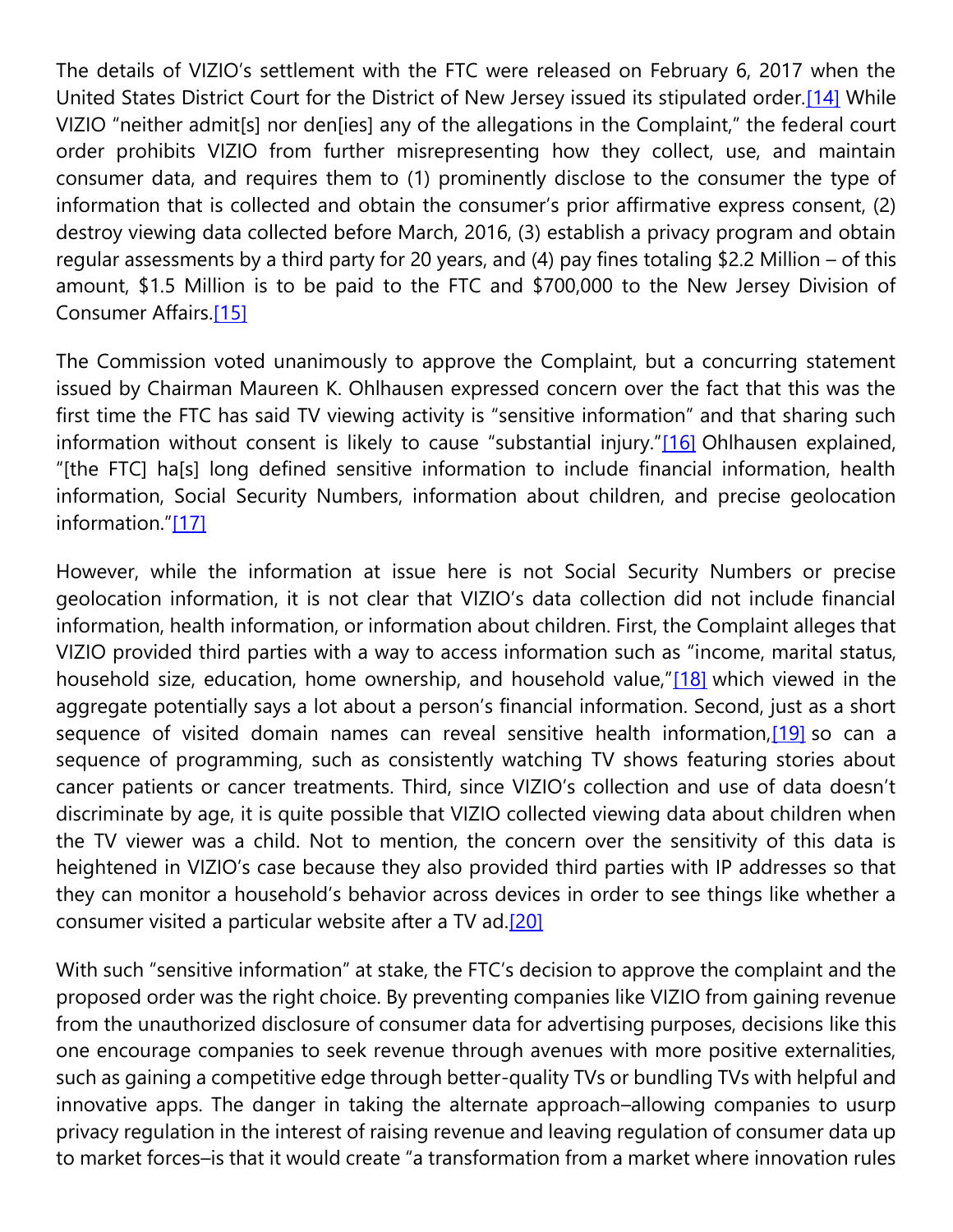to one where deal-making rules."[\[21\]](https://cardozoaelj.com/2017/02/22/vizios-settlement-ftc-matters/#_ftn21) Not only would such a market be less efficient, it would also be bad for consumers in ways that have potentially significant and yet-unknown cultural, social, and political implications.<sup>[22]</sup>

*Michael Del Priore* is a second-year law student at Cardozo, an editor on its Arts and Entertainment Law Journal, and a research assistant for Professor Brett M. Frischmann. Michael's work focuses on data privacy and cybersecurity and, as president of Cardozo's Law and Internet Club, he regularly hosts events to increase awareness of this evolving practice area.

[\[1\]](https://cardozoaelj.com/2017/02/22/vizios-settlement-ftc-matters/#_ftnref1) Complaint for Permanent Injunction and Other Equitable Relief, FTC v. VIZIO, Inc. and VIZIO Inscape Services, LLC, No. 2:17-cv-00758, (D. N.J. Feb. 6, 2017).

[\[2\]](https://cardozoaelj.com/2017/02/22/vizios-settlement-ftc-matters/#_ftnref2) *Id.*

[\[3\]](https://cardozoaelj.com/2017/02/22/vizios-settlement-ftc-matters/#_ftnref3) *Id.*

[\[4\]](https://cardozoaelj.com/2017/02/22/vizios-settlement-ftc-matters/#_ftnref4) *Id.*

[\[5\]](https://cardozoaelj.com/2017/02/22/vizios-settlement-ftc-matters/#_ftnref5) *Id.*

[\[6\]](https://cardozoaelj.com/2017/02/22/vizios-settlement-ftc-matters/#_ftnref6) *Id.*

[\[7\]](https://cardozoaelj.com/2017/02/22/vizios-settlement-ftc-matters/#_ftnref7) Complaint for Permanent Injunction and Other Equitable Relief, FTC v. VIZIO, Inc. and VIZIO Inscape Services, LLC, No. 2:17-cv-00758, (D. N.J. Feb. 6, 2017).

[\[8\]](https://cardozoaelj.com/2017/02/22/vizios-settlement-ftc-matters/#_ftnref8) *Id.*

[\[9\]](https://cardozoaelj.com/2017/02/22/vizios-settlement-ftc-matters/#_ftnref9) *Id.*

[\[10\]](https://cardozoaelj.com/2017/02/22/vizios-settlement-ftc-matters/#_ftnref10) *Id.*

[\[11\]](https://cardozoaelj.com/2017/02/22/vizios-settlement-ftc-matters/#_ftnref11) 15. U.S.C. §45(a).

[\[12\]](https://cardozoaelj.com/2017/02/22/vizios-settlement-ftc-matters/#_ftnref12) N.J. Stat. Ann. § 56:8-1 et seq.

[\[13\]](https://cardozoaelj.com/2017/02/22/vizios-settlement-ftc-matters/#_ftnref13) 15 U.S.C. § 45(n).

[\[14\]](https://cardozoaelj.com/2017/02/22/vizios-settlement-ftc-matters/#_ftnref14) IAPP*, VIZIO to pay \$2.2M to FTC, New Jersey for privacy violations*, (Feb. 6, 2017),

https://iapp.org/news/a/vizio-to-pay-2-2m-to-ftc-new-jersey-for-privacy-violations/.

[\[15\]](https://cardozoaelj.com/2017/02/22/vizios-settlement-ftc-matters/#_ftnref15) Stipulated Order for Permanent Injunction and Monetary Judgment, FTC v. VIZIO, Inc. and VIZIO Inscape Services, LLC, No. 2:17-cv-00758, (D. N.J. Feb. 6, 2017).